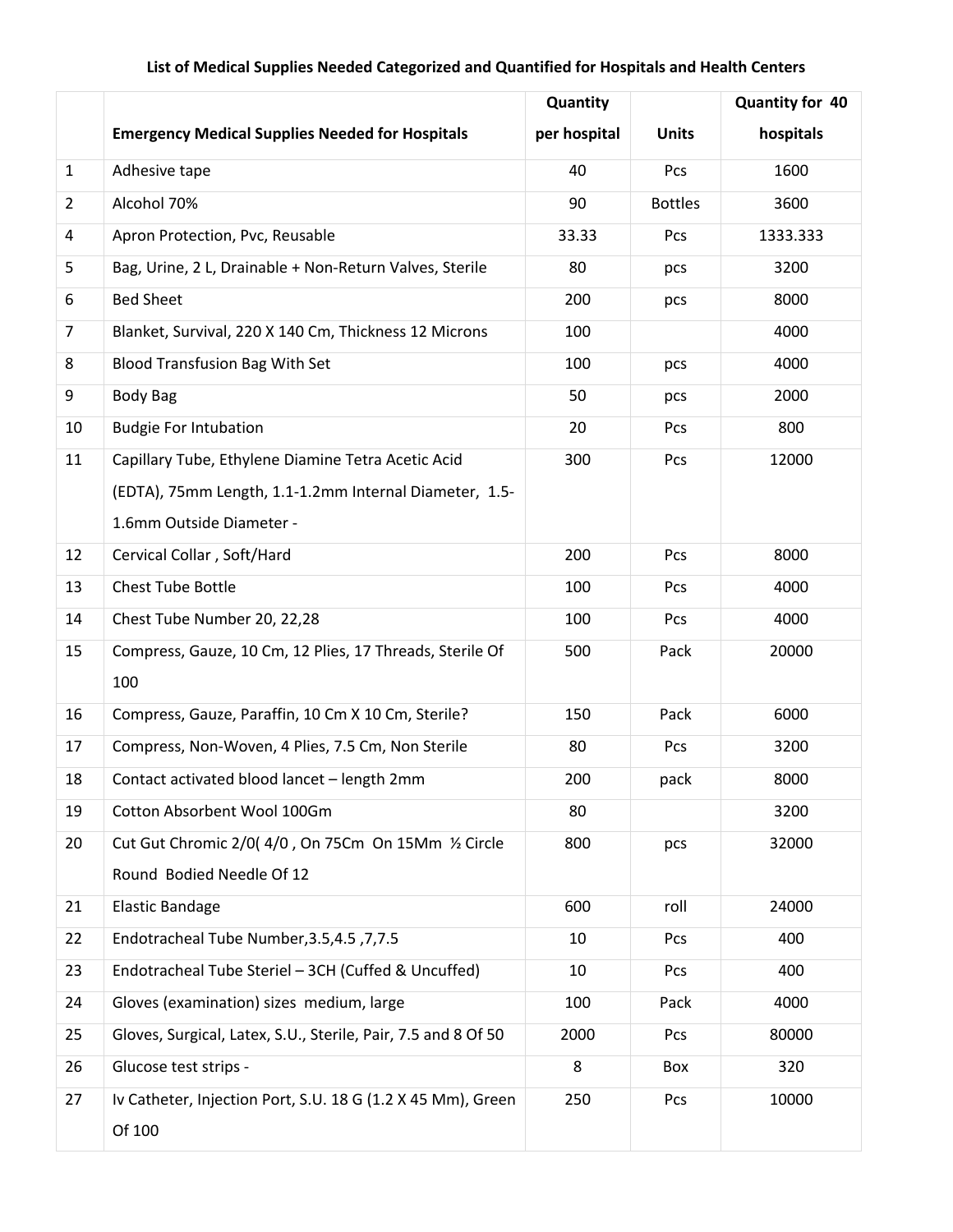| 28 | Iv Catheter, Injection Port, S.U. 20 G (1.2 X 45 Mm), Green<br>of 100                                   | 250            | Pcs  | 10000 |
|----|---------------------------------------------------------------------------------------------------------|----------------|------|-------|
| 29 | Iv Catheter, Injection Port, S.U. 22 G (1.0 X 32 Mm), Pink                                              | 250            | Pcs  | 10000 |
| 30 | Mersilk Braided Black - Gauge 3.5(0) 75cm on 28mm 1/2<br>circle round bodied needle                     | 40             | Box  | 1600  |
| 31 | Mersilk Braided Black - Gauge 3.5(0) 75cm on 32mm 1/2<br>circle cutting tapper Needle                   | 40             | Box  | 1600  |
| 32 | Mersilk Braided Black - Gauge 4.0(1) 75cm on 35mm $\frac{1}{2}$<br><b>Circle Reverse Cutting Needle</b> | 40             | Box  | 1600  |
| 33 | Mersilk Braided Black - Gauge 6.0(3) 75cm on 38mm 1/2<br><b>Circle Reverse Cutting Needle</b>           | 40             | Box  | 1600  |
| 34 | Oropharyngeal airway (adult size)                                                                       | $\overline{7}$ | Pcs  | 280   |
| 35 | Oropharyngeal airway(pediatric size)                                                                    | 3              | Pcs  | 120   |
| 36 | Oxygen Mask, Adult Size With Out Reservoir                                                              | 3              | Pcs  | 120   |
| 37 | Oxygen Mask, Adult Size With Reservior, Non Rebreather                                                  | 3              | Pcs  | 120   |
| 38 | Oxygen Mask, Pediatric Size With Out Reservoir                                                          | $\overline{2}$ | Pcs  | 80    |
| 39 | Oxygen Mask, Pediatric Size With Reservior, Non<br>Rebreather                                           | $\overline{2}$ | Pcs  | 80    |
| 40 | Plaster Of Paris (Pop) 10cm X 3mm, of 12                                                                | 350            | Pack | 14000 |
| 41 | Plaster Of Paris (Pop) 15cm X 3mm of 12                                                                 | 350            | Pack | 14000 |
| 42 | <b>Rectal Tube</b>                                                                                      | 3              | Pcs  | 120   |
| 43 | Scalp Vein Winged Infusion Set - 23G                                                                    | 0.5            | Pack | 20    |
| 44 | Sharps disposal container                                                                               | 50             | Pcs  | 2000  |
| 45 | Sheeting, plastic PVS clear 90x180 cm                                                                   | 30.00          | Pcs  | 1200  |
| 46 | Spare bulbs and batteries for laryngoscope                                                              | 10             | Pcs  | 400   |
| 47 | Spinal Needle 8cm - 22G                                                                                 | 5              | Pcs  | 200   |
| 48 | <b>Surgical Blade</b>                                                                                   | 400            | Pcs  | 16000 |
| 49 | <b>Surgical Mask</b>                                                                                    | 50             | Pack | 2000  |
| 50 | Syringe Insulin (Disposable) - 1ml on 6mm with Fixed<br>Needle 30G                                      | 50             | Pcs  | 2000  |
| 51 | Syringe, S.U., Luer, 10 Ml of 100                                                                       | 1000           | Pcs  | 40000 |
| 52 | Syringe, S.U., Luer, 20 Ml                                                                              | 1000           | Pcs  | 40000 |
| 53 | Syringe, S.U., Luer, 5 Ml of 100                                                                        | 1000           | Pcs  | 40000 |
| 54 | Tongue Depressor (Spatula) - wooden                                                                     | $\mathbf{1}$   | Box  | 40    |
| 55 | waste disposal plastic bag                                                                              | $\pmb{4}$      | Pack | 160   |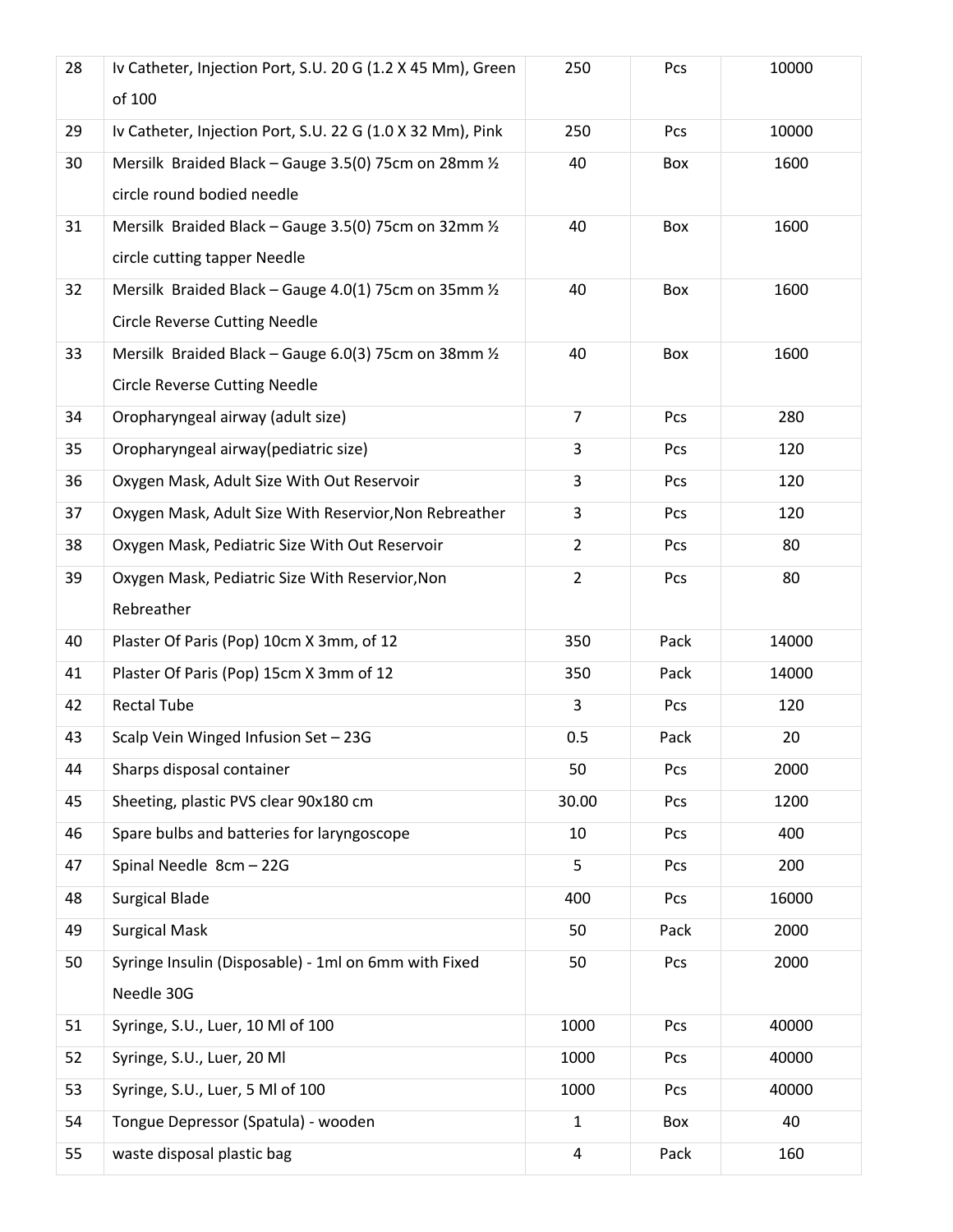| 56 | Triangular Bandage - 96cmx96cmx136cm                                                                                                     | 200            | Pcs  | 8000 |
|----|------------------------------------------------------------------------------------------------------------------------------------------|----------------|------|------|
| 57 | Tube, Naso Gastric, Conical Tip, 125 Cm, S.U., CH16                                                                                      | 100            | Pcs  | 4000 |
| 58 | Tube, Suction, Ch 16, 51 Cm, Straight, Sterile, Disposable                                                                               | 90             | Pcs  | 3600 |
| 59 | Urinary Catheter, Foley, Balloon, Sterile, S.U., CH12                                                                                    | 40             | Pcs  | 1600 |
| 60 | Urinary Catheter, Foley, Balloon, Sterile, S.U., CH18                                                                                    | 40             | Pcs  | 1600 |
| 61 | Urine Cup - Plastic, 40ml -                                                                                                              | 100            | Pcs  | 4000 |
| 62 | Urine Dipstick 10 Parameters (Blood, Bilirubin, Urobiligen,<br>Ketone, Protein, Nitrite, Glucose, PH, Specific Gravity,<br>Leucocytes) - | 100            | Pcs  | 4000 |
| 63 | Vacutainer Blood Collection Tube - with EDTA<br>anticoagulant purple top 4ml Plastic                                                     | $\overline{2}$ | Pack | 80   |
| 64 | Vicryl 2/0(4/0), 75Cm On 15Mm 1/2 Circle Cutting Needle<br>of 12                                                                         | 20             | Pack | 800  |
| 65 | Vicryl 2/0(4/0), 75Cm On 15Mm 1/2 Circle Round Bodied<br>Needle of 12                                                                    | 20             | Pack | 800  |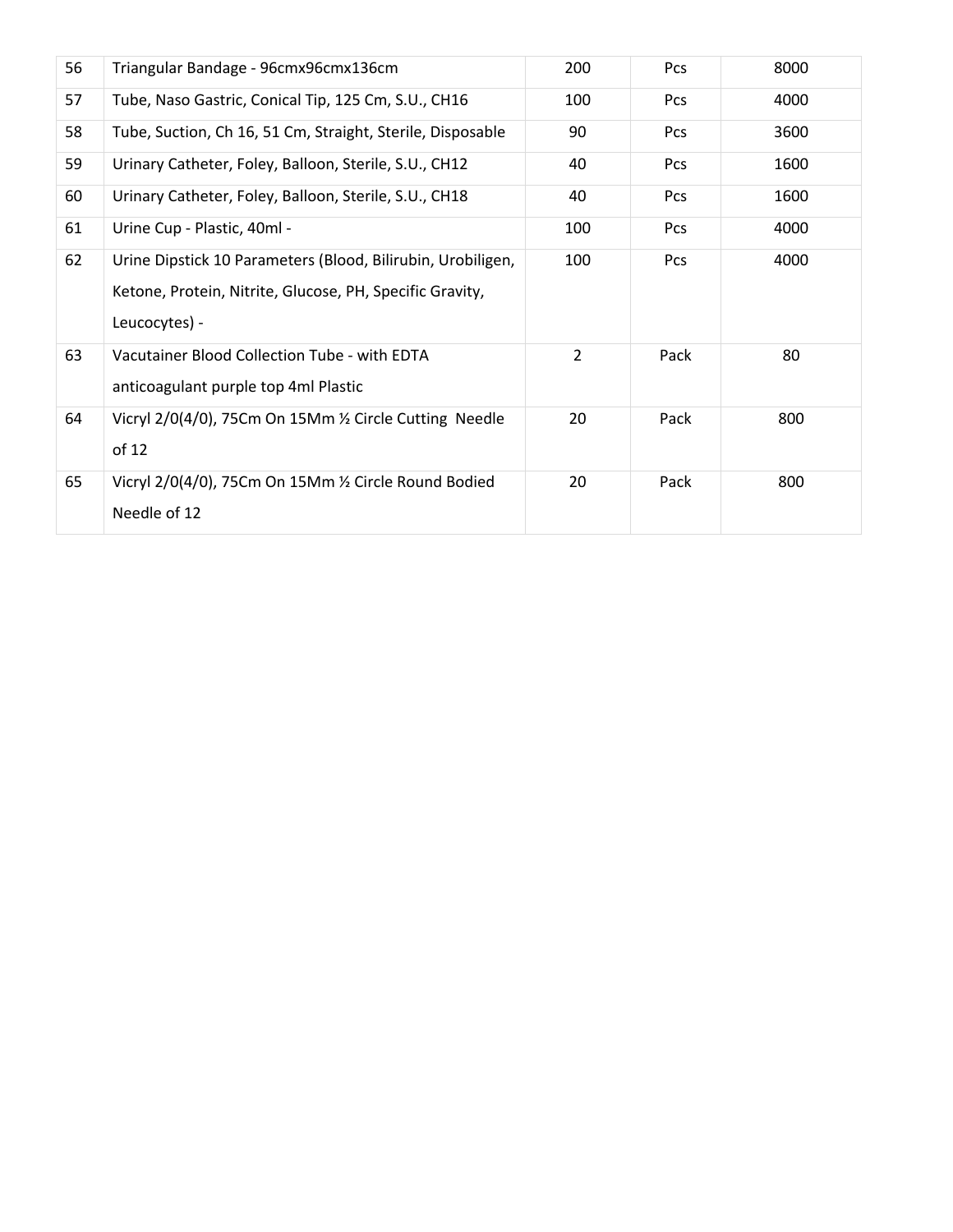|                |                                                            | <b>Quantity per</b> |               | <b>Quantity for</b> |
|----------------|------------------------------------------------------------|---------------------|---------------|---------------------|
|                | <b>List of Medical Supplies for Health Centers</b>         | health center       | <b>Unit</b>   | <b>100 HCs</b>      |
| $\mathbf{1}$   | Adhesive tape                                              | 40                  | Pcs           | 4000                |
| $\overline{2}$ | Alcohol 70%                                                | 90                  | <b>Bottle</b> | 9000                |
| 4              | Apron Protection, Pvc, Reusable                            | 33.00               | Pcs           | 3300                |
| 5              | Bag, Urine, 2 L, Drainable + Non-Return Valves, Sterile    | 80                  | pcs           | 8000                |
| 6              | <b>Bed Sheet</b>                                           | 200                 | pcs           | 20000               |
| 7              | Blanket, Survival, 220 X 140 Cm, Thickness 12 Microns      | 100                 |               | 10000               |
| 8              | <b>Blood Transfusion Bag With Set</b>                      | 100                 | pcs           | 10000               |
| 9              | <b>Body Bag</b>                                            | 50                  | pcs           | 5000                |
| 10             | Capillary Tube, Ethylene Diamine Tetra Acetic Acid         | 300                 | Pcs           | 30000               |
|                | (EDTA), 75mm Length, 1.1-1.2mm Internal Diameter,          |                     |               |                     |
|                | 1.5-1.6mm Outside Diameter -                               |                     |               |                     |
| 11             | Cervical Collar, Soft/Hard                                 | 200                 | Pcs           | 20000               |
| 12             | Compress, Gauze, 10 Cm, 12 Plies, 17 Threads, Sterile      | 500                 | Pack          | 50000               |
|                | Of 100                                                     |                     |               |                     |
| 13             | Compress, Gauze, Paraffin, 10 Cm X 10 Cm, Sterile?         | 150                 | Pack          | 15000               |
| 14             | Compress, Non-Woven, 4 Plies, 7.5 Cm, Non Sterile          | 80                  | Pcs           | 8000                |
| 15             | Contact activated blood lancet - length 2mm                | 200                 | pack          | 20000               |
| 16             | Cotton Absorbent Wool 100Gm                                | 80                  |               | 8000                |
| 17             | Cut Gut Chromic 2/0(4/0, On 75Cm On 15Mm 1/2               | 800                 | pcs           | 80000               |
|                | Circle Round Bodied Needle Of 12                           |                     |               |                     |
| 18             | <b>Elastic Bandage</b>                                     | 600                 | roll          | 60000               |
| 19             | Gloves (examination) sizes medium, large                   | 100                 | Pack          | 10000               |
| 20             | Gloves, Surgical, Latex, S.U., Sterile, Pair, 7.5 and 8 Of | 2000                | Pcs           | 200000              |
|                | 50                                                         |                     |               |                     |
| 21             | Glucose test strips -                                      | 8                   | Box           | 800                 |
| 22             | Iv Catheter, Injection Port, S.U. 18 G (1.2 X 45 Mm),      | 250                 | Pcs           | 25000               |
|                | Green Of 100                                               |                     |               |                     |
| 23             | Iv Catheter, Injection Port, S.U. 20 G (1.2 X 45 Mm),      | 250                 | Pcs           | 25000               |
|                | Green of 100                                               |                     |               |                     |
| 24             | Iv Catheter, Injection Port, S.U. 22 G (1.0 X 32 Mm),      | 250                 | Pcs           | 25000               |
|                | Pink                                                       |                     |               |                     |
| 25             | Mersilk Braided Black - Gauge 3.5(0) 75cm on 28mm          | 40                  | Box           | 4000                |
|                | 1/2 circle round bodied needle                             |                     |               |                     |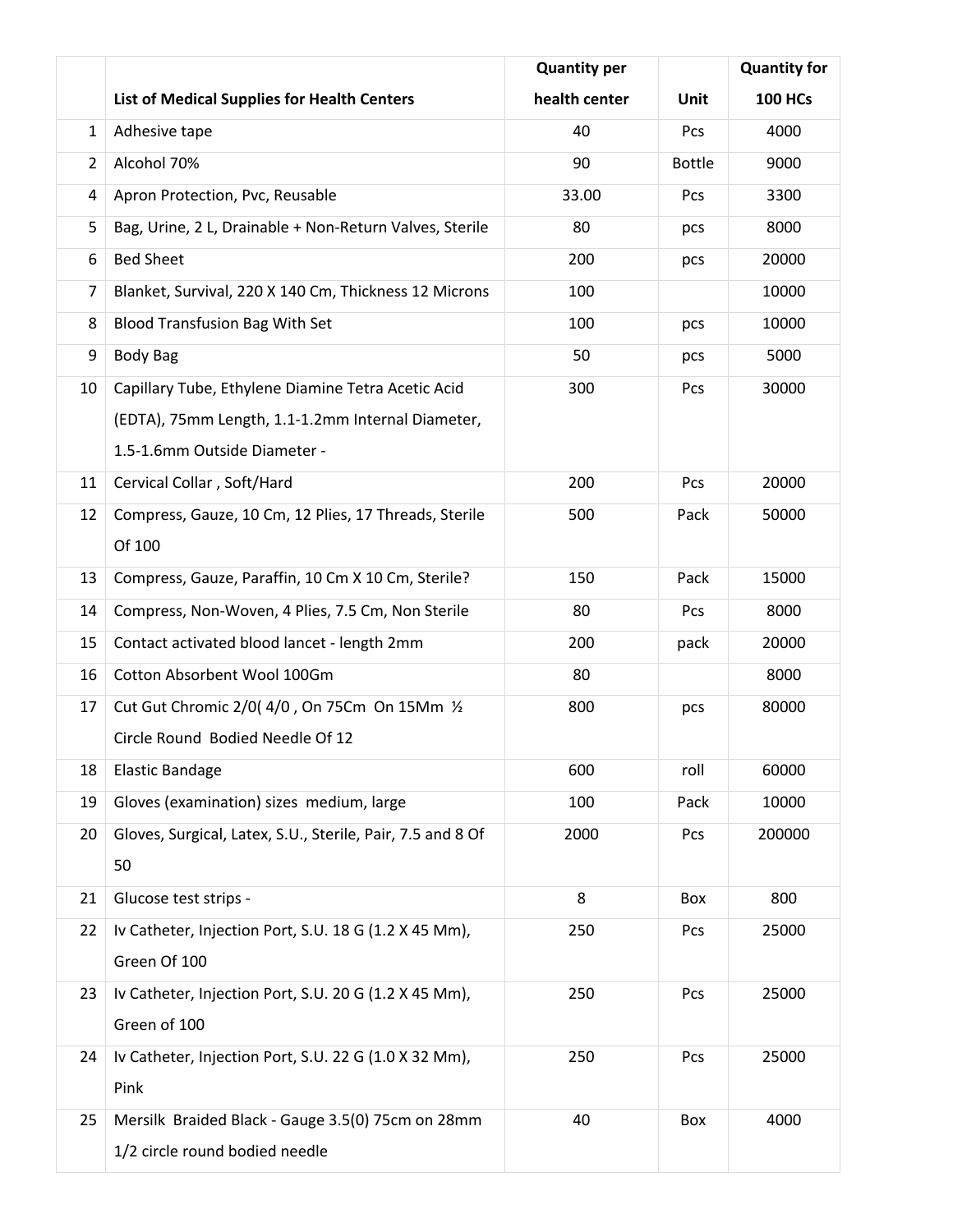| 26 | Mersilk Braided Black - Gauge 3.5(0) 75cm on 32mm<br>1/2 circle cutting tapper Needle  | 40             | Box  | 4000  |
|----|----------------------------------------------------------------------------------------|----------------|------|-------|
| 27 | Mersilk Braided Black - Gauge 4.0(1) 75cm on 35mm<br>1/2 Circle Reverse Cutting Needle | 40             | Box  | 4000  |
| 28 | Mersilk Braided Black - Gauge 6.0(3) 75cm on 38mm<br>1/2 Circle Reverse Cutting Needle | 40             | Box  | 4000  |
| 29 | Oropharyngeal airway (adult size)                                                      | $\overline{7}$ | Pcs  | 700   |
| 30 | Oropharyngeal airway (pediatric size)                                                  | 3              | Pcs  | 300   |
| 31 | Oxygen Mask, Adult Size With Out Reservoir                                             | 3              | Pcs  | 300   |
| 32 | Oxygen Mask, Adult Size With Reservior, Non<br>Rebreather                              | 3              | Pcs  | 300   |
| 33 | Oxygen Mask, Pediatric Size With Out Reservoir                                         | $\overline{2}$ | Pcs  | 200   |
| 34 | Oxygen Mask, Pediatric Size With Reservior, Non<br>Rebreather                          | $\overline{2}$ | Pcs  | 200   |
| 35 | Scalp Vein Winged Infusion Set - 23G                                                   | 0.5            | Pack | 50    |
| 36 | Sharps disposal container                                                              | 50             | Pcs  | 5000  |
| 37 | Sheeting, plastic PVS clear 90x180 cm                                                  | 30.00          | Pcs  | 3000  |
| 38 | <b>Surgical Blade</b>                                                                  | 400            | Pcs  | 40000 |
| 39 | <b>Surgical Mask</b>                                                                   | 50             | Pack | 5000  |
| 40 | Syringe Insulin (Disposable) - 1ml on 6mm with Fixed<br>Needle 30G                     | 50             | Pcs  | 5000  |
| 41 | Tongue Depressor (Spatula) - wooden                                                    | $\mathbf{1}$   | Box  | 100   |
| 42 | waste disposal plastic bag                                                             | 4              | Pack | 400   |
| 43 | Triangular Bandage - 96cmx96cmx136cm                                                   | 200            | Pcs  | 20000 |
| 44 | Tube, Naso-Gastric, Conical Tip, 125 Cm, S.U., CH16                                    | 100            | Pcs  | 10000 |
| 45 | Tube, Suction, Ch 16, 51 Cm, Straight, Sterile,<br>Disposable                          | 90             | Pcs  | 9000  |
| 46 | Urinary Catheter, Foley, Balloon, Sterile, S.U., CH12                                  | 40             | Pcs  | 4000  |
| 47 | Urinary Catheter, Foley, Balloon, Sterile, S.U., CH18                                  | 40             | Pcs  | 4000  |
| 48 | Urine Cup - Plastic, 40ml -                                                            | 100            | Pcs  | 10000 |
| 49 | Urine Dipstick 10 Parameters (Blood, Bilirubin,                                        | 100            | Pcs  | 10000 |
|    | Urobiligen, Ketone, Protein, Nitrite, Glucose, PH,                                     |                |      |       |
|    | Specific Gravity, Leucocytes) -                                                        |                |      |       |
| 50 | Vacutainer Blood Collection Tube - with EDTA                                           | $\overline{2}$ | Pack | 200   |
|    | anticoagulant purple top 4ml Plastic                                                   |                |      |       |